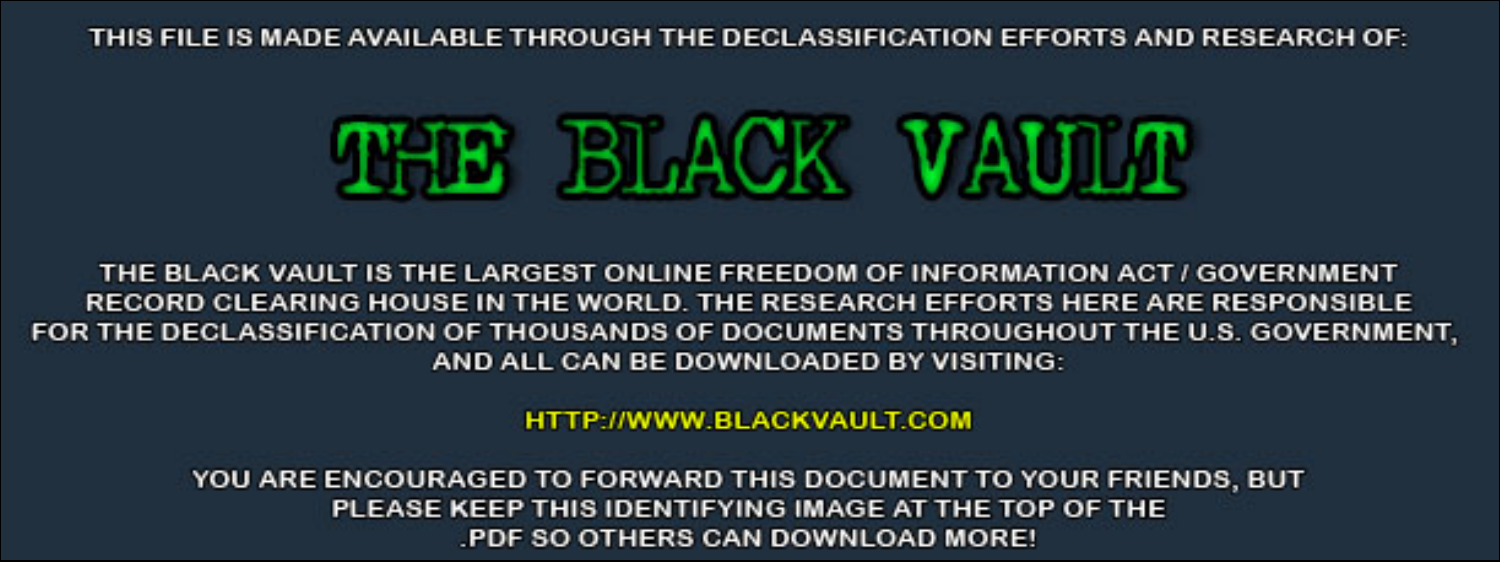## cc""'nr-rlu"nUlI.IT II\H **<sup>u</sup> ..vr J" <sup>I</sup> UVVltlHll <sup>I</sup> un •**

## **(U)Cryptologic Almanac 50th Anniversary Series**

## **(U)Juanita Moody**

(D/~ Recalling the Cuban Missile Crisis of 1962, fonner NSA senior Juanita Moody said that it "allowed us to take advantage of everything we had learned during World War II and post-World War II... and I felt that every day in my career in the Agency from the Cuban crisis on was affected by my experience at that time."

(D) She had come a long way from North Carolina.

(U) **In** early 1943, as the United States built its forces for combat, Juanita Morris, a student at a small college in western North Carolina, realized how many men at her school had dropped out and gone to war, either by enlistment or the draft. She felt ill at ease attending classes at a beautiful campus while others were sacrificing for their country. Determined to contribute to the war effort also, she traveled to the nearest recruiting office in Charlotte and volunteered.

(U) The Army organization then known as the Signal Security Agency had a vigorous recruiting program along the eastern seaboard. Most of those recruited were women--college students, teachers, and young professionals -- who were not serving in the military.

(D) By April, Juanita Morris was at the Army cryptologic headquarters at Arlington Hall Station.

(U) While awaiting her security clearance, the SSA put her into unclassified training in cryptanalysis. She became fascinated with the subject and was highly disappointed when her clearance was granted and she was taken out of it. Her early tasks involved sorting messages and punch cards, but she soon demonstrated a talent for cryptanalysis and was given more challenging assignments.

As an avocation, once the day's shift was concluded, Juanita began looking at a German system that had been left untouched due to its difficulty, and soon became one of the centers of a small after-hours group determined to open its secrets. The group

(b)(1) (b)(3)-50 usc 403 (b)(3)-18 usc 798 (b)(3)-P.L.86-36

...;'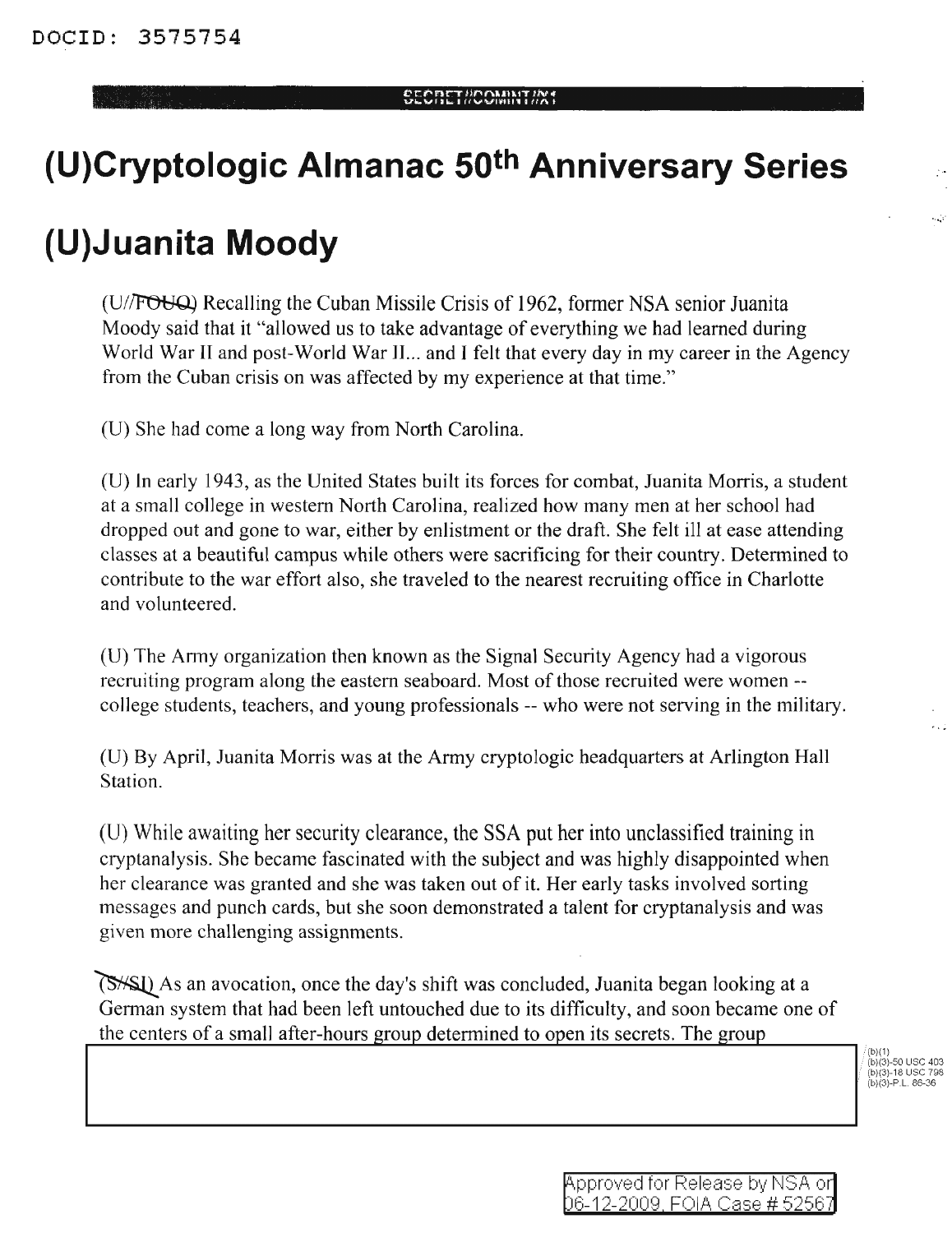(U) At the end of the war, along with most who had come to Arlington Hall to aid the war effort, Juanita intended to return to college and get on with plans she had once made for her life. However, her supervisor pointed out how good she was at cryptanalysis and asked her to stay. She agreed. It should be mentioned that in 1948 she married Warren Moody, a noncryptologic employee. She later recalled that "Uncle Willy" Friedman never called her by her married name; at parties he would tell her husband, "I knew her when she was a Morris and I'm not going to change that." However, unlike Uncle Willy, we will call her "Moody" from now on.

One of her conditions for staying was getting an assignment in the research and development organization. This gave Juanita Moody experience in the emerging field of computers and analytic machines; throughout her career she would be sensitive to the need for automating not only cryptanalysis but also communications. When she returned from  $R&D$ , she was assigned to lead the problem.  $pproblem$ .

(S<sup>HSI</sup>) Through the 1950s, Moody moved upward as a supervisor on the Soviet and problems. In 1961, however, as NSA undertook a thorough reorganization, she became chief of a major production element, not the Soviet problem as she had hoped, but

When she took the position, NSA's deputy director, Dr. Louis Tordella, told her she was going to have the Agency's most interesting job for the next five years. Neither of them knew that soon it would also be the busiest, and, for some weeks in 1962, the most critical.

| B H                                                                   |                                                              |  |  |
|-----------------------------------------------------------------------|--------------------------------------------------------------|--|--|
|                                                                       | and Moody was constantly under pressure to respond to crises |  |  |
| She also led her workforce in reducing the lag time between intercept |                                                              |  |  |
| and delivery of product, and automating product release.              |                                                              |  |  |

(S<sup>\*</sup>S<sup>1</sup>) In late 1961, Dr. Tordella accompanied two high-ranking DoD officials to Moody's office. They asked for a rundown on what signals intelligence could tell them about Cuba. Moody gave them a thorough briefing on Soviet shipping to the island and Soviet support ofa military buildup. When she finished the informal briefing, the DoD visitors asked her to issue the information in a wrap-up report. Dr. Tordella demurred, saying that "finished intelligence" was the CIA's responsibility. The officials insisted, so Moody and her staff turned out a long summary about Cuba. (She believes the report went through the secretary of defense to President Kennedy; however, we cannot verify that.) Though it was initially treated as an "informal report," it was the predecessor to a long line of serialized product on Cuba.

(S<sup>\*</sup>S\*) Ms. Moody presided over a significant buildup in analytic capability concerning Cuba. She also kept pushing for faster processing and release of product.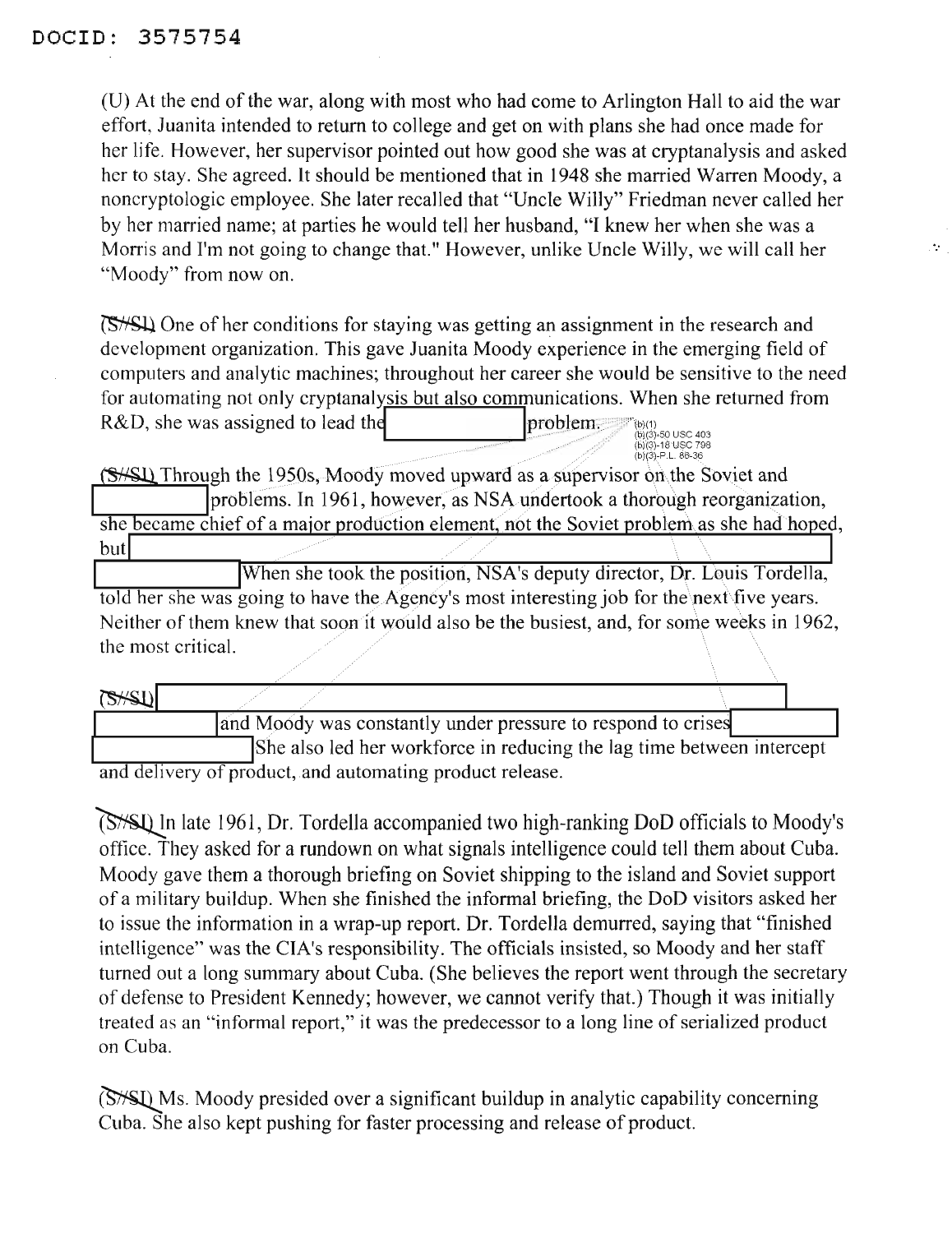~InOctober <sup>1962</sup> the CIA's HUMINT and IMINT resources revealed that the USSR was preparing to place offensive nuclear-armed missiles in Cuba; the Kennedy administration confronted the Soviets and brought the world to the brink of war. As NSA information became vital for crisis management, Moody made key decisions about collection, processing, and release of information. A good deal of her time was spent in briefing: first, she had to brief NSA's director, Lieutenant General Gordon Blake, for his presidential-level meetings. Then, because communications systems were limited, she had to brief numerous high-ranking military and civilian decision makers by telephone; many did not have secure lines, forcing her to develop different circumlocutions for each individual. During the crisis, she did not leave the Agency for days at a time: some nights she slept in a room set aside by the director of production; some nights she slept just a few hours on a cot in her own office.

 $(U/FOU\Theta)$  In the years following the Cuban Missile Crisis, Moody was assigned to higher positions within the production organization at NSA. However, in the mid-1970s, her career foundered.

( $U$ // $\overline{FOVQ}$ ) In the 1970s, a special committee of the Senate, chaired by Frank Church (D, ID), investigated alleged abuses of civil rights by U.S. intelligence agencies. Moody at the time was responsible for product reporting and NSOC, so the Director, then Lieutenant General Lew Allen, USAF, sent her to testify before the Church Committee.

(U//FOUQ) As it happened, because of her Congressional testimony, Moody's name appeared in newspaper articles and editorials, incorrectly identified with some possible abuses of government power. In those days, as was supposed to be the case with Victorian women, many felt Agency employees should get their names in the press only three times, at birth, marriage, and death. Moody had become controversial at NSA, and, although no one said so outright, she believed it would be better for her as well as the Agency if she retired. Besides, she felt after such an intense career, she owed time to her family.

(U) Juanita Moody retired from NSA in February 1976, after 33 years of service. The previous December she had become the first recipient of the National Intelligence Medal of Achievement, presented by then Director of Central Intelligence George Bush.

[(U//FOUQ) David A. Hatch, Center for Cryptologic History, 972-2893s, dahatch]

Almanac 50<sup>th</sup> Anniversary Series